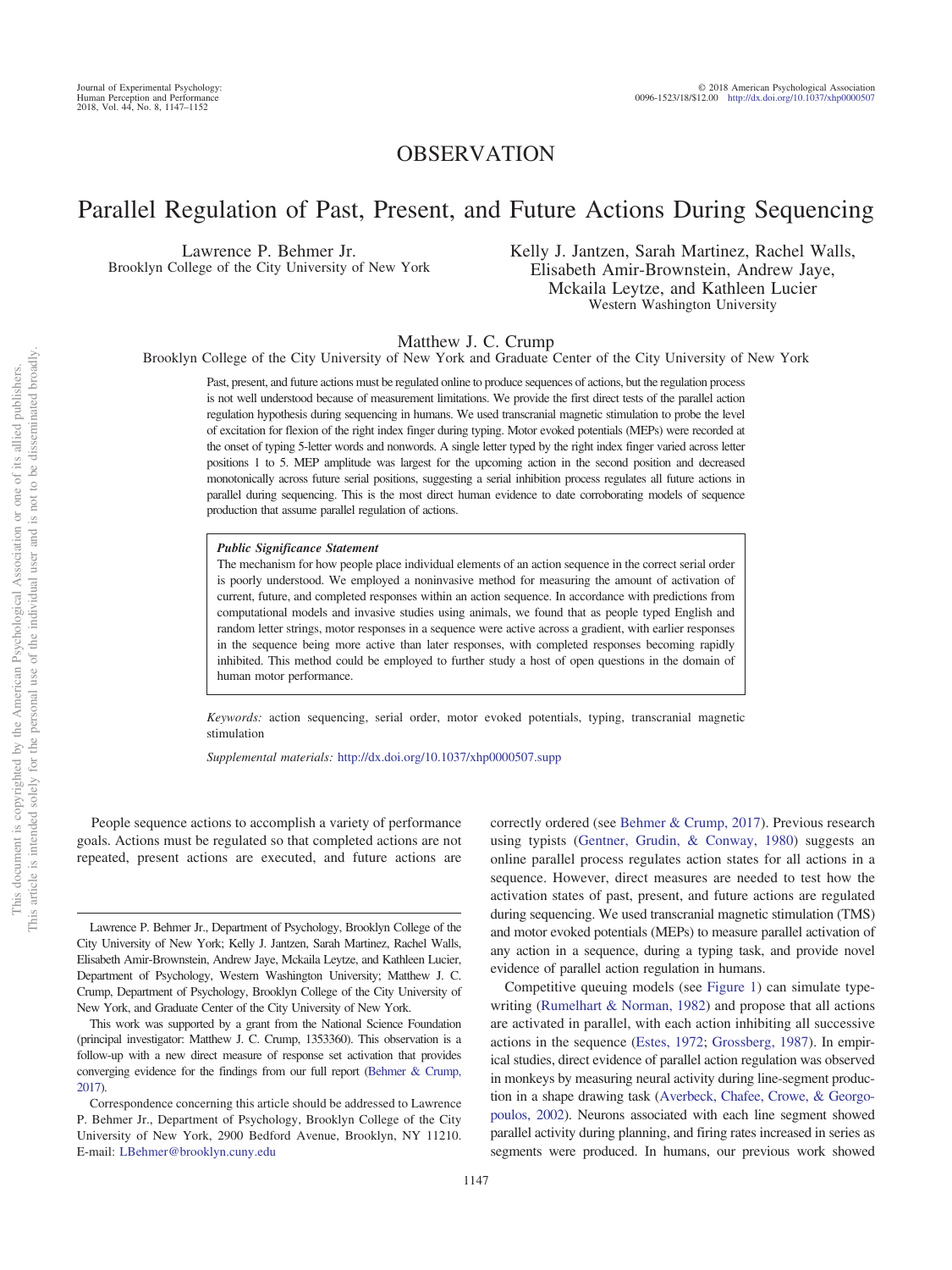

<span id="page-1-0"></span>*Figure 1.* Competitive queuing models assume that all responses are first activated in parallel, and then each action inhibits all following actions. The predicted activation states for each action are shown across time as each current (R1 to R4) is completed. The critical prediction is that future activation states are partially activated in a monotonic, decreasing fashion across serial position. See the online article for the color version of this figure.

indirect evidence using reactions times (RTs): Skilled typists show parallel activation of all keystrokes for letters in a word but not random strings [\(Crump & Logan, 2010\)](#page-4-3), and when typists were occasionally cued to type letters shifted one to three letters ahead or behind the next expected letter, keystroke times increased as a function of serial position, consistent with serial inhibition [\(Behmer &](#page-4-0) [Crump, 2017\)](#page-4-0).

Ideally, testing predictions about parallel action regulation in humans requires direct concurrent measures of action activation states for all actions during sequencing. We created a "thermometer" to "take the temperature" of activation states of current and future actions during typing. We applied single-pulse TMS over the motor cortex to measure motor readiness from MEPs at the right index finger during typing [\(Fadiga, Fogassi, Pavesi, & Riz](#page-5-3)[zolatti, 1995\)](#page-5-3). Typists copied words and random strings constructed so the right index finger was not used (all left-hand letters) or used once across the five serial positions. TMS was triggered at the onset of the first keystroke. Thus, MEPs were measured when the right index finger was a completed response (position 1), a future response (positions 2–5), or a nonresponse (see [Figure 2\)](#page-2-0).

We asked the following: (1) Do MEPs show decreasing amplitudes across serial position consistent with parallel activation and serial inhibition across all actions? (2) Are MEPs for the completed action in the first position smaller than the second position, indicating rapid deactivation? (3) Is the range of partially activated future actions wider for words than random strings? Typists produce words faster than random strings [\(Gentner, Larochelle, &](#page-5-4) [Grudin, 1988\)](#page-5-4), potentially because words cause parallel activation of letters, and random strings do not [\(Crump & Logan, 2010\)](#page-4-3), so keystrokes may only be regulated in parallel for words.

# **Method**

# **Participants**

Fourteen participants (7 females) from Western Washington University participated in the experiment  $(M = 21.8, SD = 2.8)$ years). The Western Washington University institutional review board approved the study. All participants were strongly righthanded [\(Oldfield, 1971\)](#page-5-5).

# **Materials**

Words or random strings were constructed so the right index finger was used once across the five serial positions (RiLLLL, LRiLLL, LLRiLL, LLLRiL, LLLLRi) or not at all (LLLLL). Five-letter English words (familiarity range: 100-700) were taken from the MRC Psycholinguistic Database [\(Wilson, 1987\)](#page-5-6). Random strings were generated by sampling letters randomly without replacement using R. We selected words and random strings where the letters H, M, N, or U (all typed by the right index finger) occurred in serial positions 1-4, and the letters H, M, and N, occurred at serial position 5. Across strings, each letter occurred in each position. Within a string, the letter assigned to the right index finger appeared once, and the right index finger was used once per string. Baseline strings contained all lefthand letters. We excluded strings with letters Y and J, which are typed with the right index finger but did not occur in our word set across each of the five serial positions. We also excluded strings with left-hand letters T, G, B, and V because subjects inconsistently used their right index finger to type those letters during pilot testing.

# **Design and Procedure**

The experiment was controlled in-house by LiveCode 8.1. We used a 2 (string type: word vs. random) by 6 (serial position: 1–5 and baseline) design. Each participant typed 72 word and 72 random strings. String type was blocked. For serial position conditions 1–4, three words were randomly selected from each bin in which the letters, H, M, N, and U occurred once, at each position. For words that ended with a right index finger response (position 5), four words were randomly selected from each bin in which the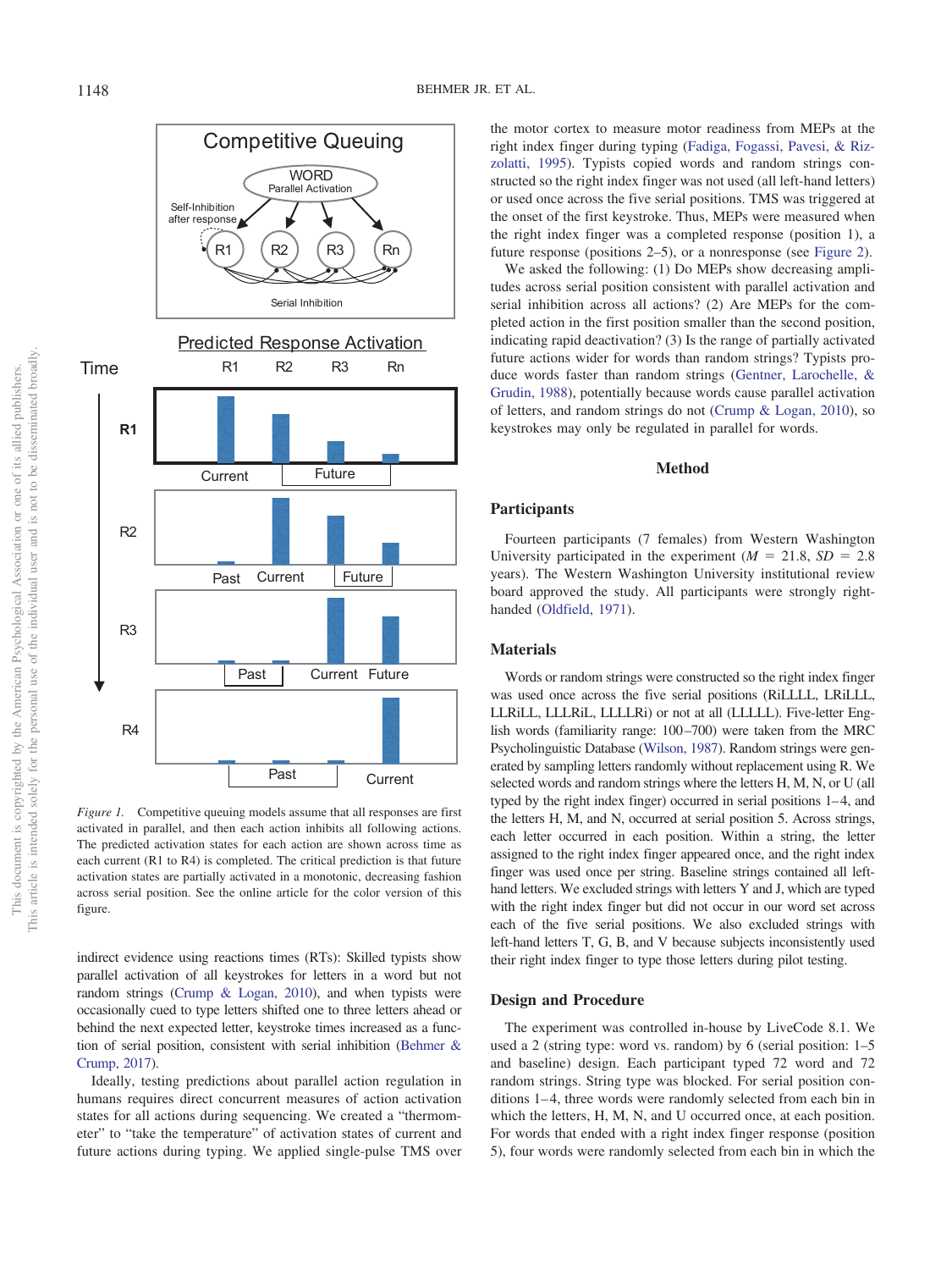

<span id="page-2-0"></span>*Figure 2.* Subjects typed words or random strings on each trial. The transcranial magnetic stimulation (TMS) pulse was always triggered at the onset of the first keystroke, and the resulting motor evoked potential (MEP) was measured from the right index finger. Across trials, the right index finger was used once in the first to fifth serial position or was never used (baseline condition). See the online article for the color version of this figure.

letters, H, M, and N occurred once, at each position. Serial position was randomized across trials.

Each trial began with a 2,000-ms fixation cross followed by a string appearing in a gray textbox above the fixation cross (18 point, black, Times New Roman font). Participants were instructed to type the string as quickly and accurately as possible. Their output appeared in a white textbox below fixation. Backspacing was disabled and participants were instructed to type the next character following an error. After five keypresses, a blank gray screen was presented for 2 s, followed by the next trial. There was a short break between blocks.

# **TMS**

TMS was applied to the contralateral motor cortex using a Magstim BiStim2 (Whitland, Wales) outfitted with a 70-mm figure 8 coil. A neuronavigation suite (Rogue Research, Montreal, Canada) tracked the position of the coil and participant's head in real time. We determined the target scalp location that produced a maximal MEP in the first dorsal interosseous muscle using an iterative search procedure. Each of 25 points on a 5-cm  $\times$  5-cm search grid centered on the scalp location C3 of the International 10 –20 system was targeted with a single pulse at 40%–50% of maximum simulator output. The coil was directed from posterior to anterior and rotated around the vertical axis at an angle of approximately 45° relative to a line running anterior/posterior along the central midline. The location producing the largest MEP from the first dorsal interosseous (FDI) was used as the center for a second, finer search grid (25 points at  $2.5 \times 2.5$  cm). The location on this second grid resulting in the largest MEP was used as the target for the remainder of the experiment. The threedimensional location and orientation of the coil was recorded and maintained throughout the entire experiment.

The stimulator output was determined as 120% of active motor threshold (AMT). Participants gently squeezed a small object between the index finger and thumb of their right hand while six TMS pulses were delivered to the target location. Stimulator output was lowered from 50% of maximum until an MEP of at

least 100  $\mu$ V was observed on no more than three of the six trials. The stimulator output for experimental trials was initially set at 120% of this value. If 120% of AMT produced noticeable movement of the index finger, the stimulation level was slowly decreased until movements were no longer evident. MEPs were recorded using an active electrode system (Biosemi, Amsterdam, Netherlands). Bipolar Ag-AgCl recording electrodes were placed on the right index finger with one electrode over the belly of the FDI and the other on the medial side of the finger, over the middle knuckle. Common Mode Sense and Driven Right Leg electrodes were placed on the anterior surface of the forearm. A continuous record was amplified and digitized at 2,048 Hz per channel. Event markers indicating the onsets of each trial and each keystroke were embedded in the digital record.

## **Power Analysis**

Previous research suggests the standard deviation of MEP magnitude for a participant is 10%–15% of standardized amplitude (e.g., [Darling, Wolf, & Butler, 2006\)](#page-4-4). A power analysis shows that assuming 15% variability, nine participants are required to detect a 20% change in MEP magnitude 90% of the time. A 20% change in MEP amplitude can be observed even when muscle activation is very small [\(Darling et al., 2006\)](#page-4-4). If we assume worse data than expected and repeat the analysis with 20% variability, 13 participants are required to achieve the same power level for a 20% change. We sought to record from 15 participants and ended with usable data from 13 participants.

## **Results**

The electromyography (EMG) record, measured as the difference between the bipolar electrode, was high pass filtered above 10 Hz. The MEP on each trial was quantified within a 50-ms window beginning at the first keystroke onset. An MEP was not included in the analysis if there was a clear indication from the EMG for that trial that (a) the FDI was not engaged or engaged at the wrong time during trials requiring the right hand, or (b) the FDI was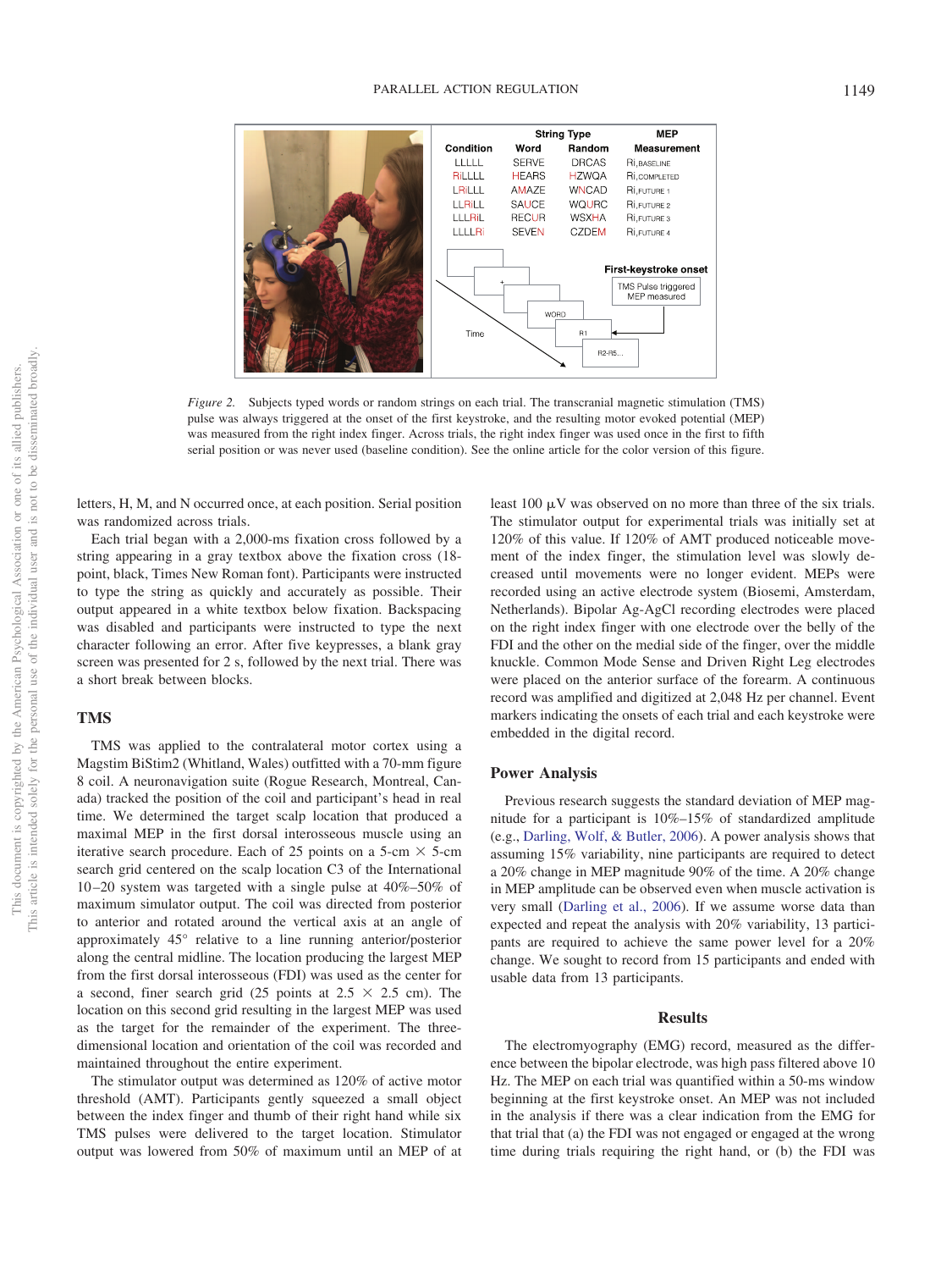engaged on trials not requiring use of the right hand. MEP amplitude per trial was determined as the maximum peak-to-peak amplitude within the analysis window. MEP amplitudes were averaged by condition for each participant. MEP data were analyzed only for correctly spelled words (85% of normal and 78% of random string trials), and mean MEPs by condition are displayed in [Figure 3.](#page-3-0) The behavioral results showed normal typing performance (see online supplemental materials).

A 2  $\times$  6 (String Type  $\times$  Serial Position) analysis of variance confirmed a main effect for string type,  $F(1, 12) = 5.66$ ,  $p = .035$ ,  $p_p^2 = 0.32$ ; serial position,  $F(5, 60) = 29.33$ ,  $p < .001$ ,  $p_p^2 = 0.71$ ; and a String Type  $\times$  Serial Position interaction,  $F(5, 60) = 5.85$ ,  $p = 0.004$ ,  $\eta_p^2 = 0.33$ . Multiple comparisons for the main effect and interactions were corrected at  $p < .005$  and  $p < .002$ , respectively (see [Table 1\)](#page-4-5).

Our first question was whether MEP amplitudes decreased across serial position, consistent with parallel activation and serial inhibition across all actions. We compared position-by-position changes in MEP amplitude for future actions across positions 2–5 and between each future response position with control trials that did not require a right index finger response (see [Table 1](#page-4-5) for all *t* test comparisons). Position-by-position comparisons showed larger MEPs for the second (LRiLLL:  $M = 0.87$ ,  $SD = 0.15$ ) than third position (LLRiLL:  $M = 0.52$ ,  $SD = 0.19$ ), third than fourth position (LLLRiL:  $M = 0.36$ ,  $SD = 0.23$ ), and fourth than fifth position (LLLLRi:  $M = 0.30$ ,  $SD = 0.22$ ). Comparisons against baseline (LLLLL:  $M = 0.27$ ,  $SD = 0.20$ ) showed larger MEPs when the right index finger was used in the first position (RiLLLL:  $M = 0.61$ ,  $SD = 0.25$ ), second position, third position, and fourth position but not the fifth position. The pattern fits predictions of competitive queuing models [\(Estes, 1972;](#page-4-1) [Rumelhart & Norman,](#page-5-1) [1982\)](#page-5-1), which predict that early responses should be more active compared to later responses in a sequence. The data are consistent with prior animal [\(Averbeck et al., 2002\)](#page-4-2) and human studies [\(Behmer & Crump, 2017;](#page-4-0) [Crump & Logan, 2010\)](#page-4-3) showing parallel regulation of actions.



<span id="page-3-0"></span>*Figure 3.* Mean motor evoked potential (MEP) amplitudes with standard error bars for normal and random strings across baseline (LLLLL) and serial positions 1 (RiLLLL), 2 (LRiLLL), 3 (LLRiLL), 4 (LLLRiL), and 5 (LLLLRi). L refers to lefthand letters, and Ri refers to letters completed by the right index finger.

Our second question was whether MEPs would be smaller for the completed action in the first position than the next planned action in the second position, indicating evidence for rapid deactivation of a completed response, which is widely assumed by most sequence production models (for a recent review, see [Hurlstone &](#page-5-7) [Hitch, 2015\)](#page-5-7). Indeed, we found that MEPs were lower for completed responses in the first position compared to upcoming response in the second position.

Our last question was whether the range of partially activated future actions would be wider for words than random strings. This question addresses whether word-level representations allow typists to activate all keystrokes in parallel. We analyzed MEPs for normal and random strings at positions 2–5 where the right index finger was planned as a future response. For normal strings, MEP amplitude was greater for the second  $(M = 0.91, SD = 0.12)$  than third position ( $M = 0.62$ ,  $SD = 0.17$ ), the third than fourth position  $(M = 0.42, SD = 0.26)$ , and the fourth than fifth position  $(M = 0.42, SD = 0.26)$  $0.30, SD = 0.24$ ). Additionally, MEPs were greater compared to baseline  $(M = 0.25, SD = 0.50)$  for responses planned for the second, third, and fourth positions. Conversely, for random strings, MEP amplitude was only greater for the second  $(M = 0.84, SD =$ 0.17) compared to third position ( $M = 0.42$ ,  $SD = 0.16$ ). Additionally, MEPs were greater than baseline  $(M = 0.29, SD = 0.20)$ for responses planned for the second and third positions. Finally, we observed a difference in MEP amplitude between normal and random strings only when the right index finger was planned for the third position. We found a wider range of MEP amplitudes across serial positions for words than random strings, consistent with the idea that more keystrokes are regulated in parallel for words than random strings. [Logan and Crump \(2011\)](#page-5-8) posited that skilled typewriting is controlled by two independently nested feedback loops, an outer loop that breaks down paragraphs and sentences into words and an inner loop that receives words and transforms them into letters and keystrokes. When typing random strings, the outer loop may be forced to plan responses serially, one or two letters at a time, and as a consequence, the range of parallel activation for random compared to normal strings may be less robust in comparison.

# **Discussion**

We validated a novel TMS/MEP method showing the first direct evidence of parallel action regulation during sequence production in humans. The major results confirmed predictions of competitive queuing models. For planned actions, MEP amplitudes reflecting motor readiness decreased monotonically across serial positions 2–5, consistent with a serial inhibition process. Completed actions in the first position showed smaller MEP amplitudes than the next planned response, consistent with a rapid deactivation process. In addition, the range of partial activations was wider for words than random strings, suggesting that the ability to regulate actions in parallel depends on experience. Importantly, these direct measures provide converging evidence consistent with recent behavioral findings [\(Behmer & Crump, 2017\)](#page-4-0).

Future work can use this method to understand the mechanisms of parallel action regulation and differentiate between models of sequence production. From the perspective of competitive queuing models, the time course of the transition between parallel activa-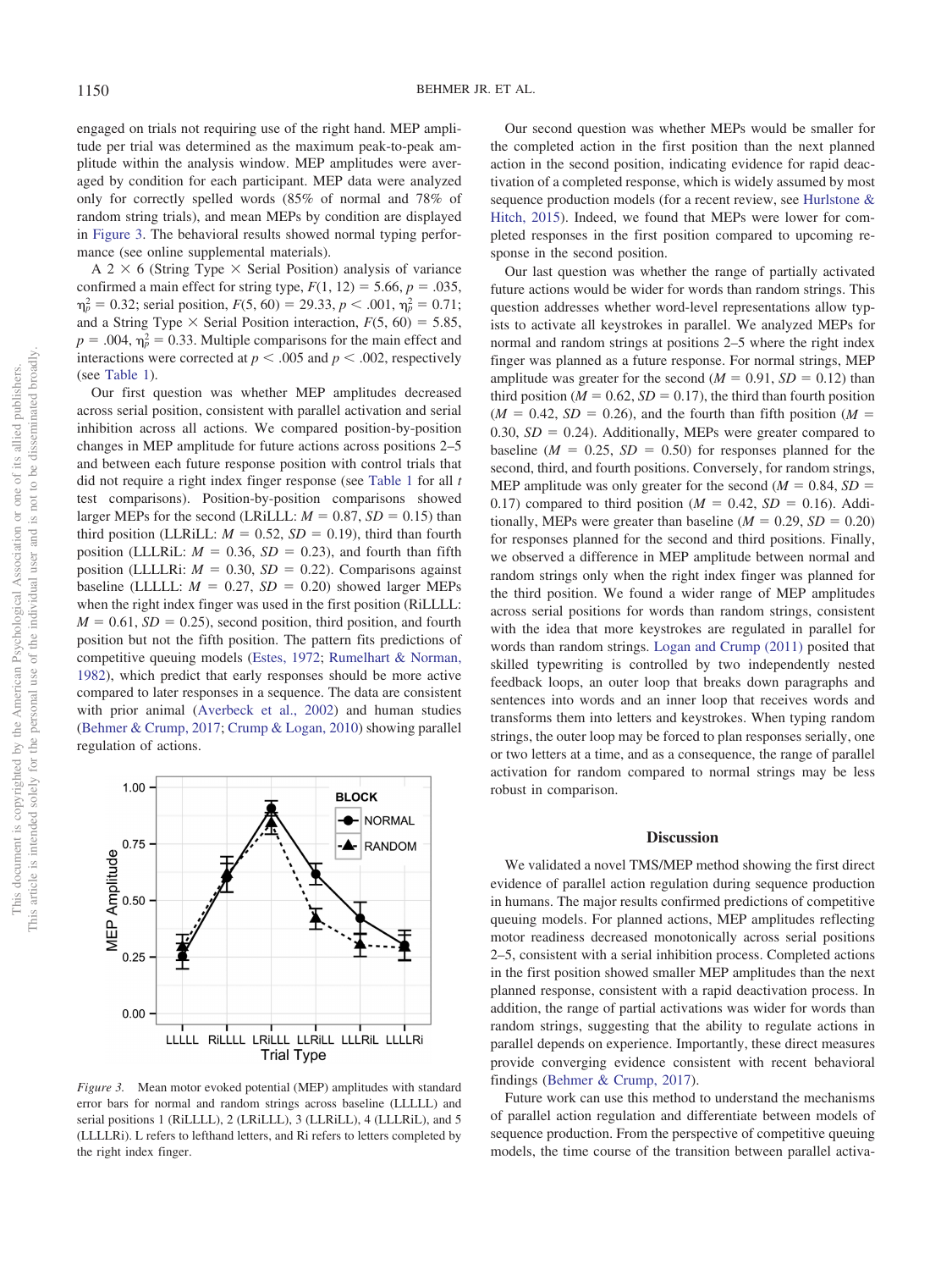<span id="page-4-5"></span>

| Table 1 |                         |
|---------|-------------------------|
|         | t Tests for Comparisons |

| Comparison                      | df | t value  | $p$ value | Cohen's $d$ |
|---------------------------------|----|----------|-----------|-------------|
| Main-effect comparisons         |    |          |           |             |
| RILLLL vs. LRILLL               | 12 | $-3.00$  | .011      | 1.38        |
| LRILLL vs. LLRILL               | 12 | 6.57     | $-.001$   | 2.48        |
| LLRILL vs. LLLRIL               | 12 | 5.73     | $-.001$   | .88         |
| LLLRiL vs. LLLLRi               | 12 | 2.26     | .043      | .32         |
| LLLLL vs. RiLLLL                | 12 | $-3.92$  | .002      | 1.52        |
| LLLLL vs. LRILLL                | 12 | $-10.00$ | $-.001$   | 3.57        |
| LLLLL vs. LLRILL                | 12 | $-9.68$  | $-.001$   | 1.39        |
| LLLLL vs. LLLRiL                | 12 | $-3.40$  | .005      | .45         |
| LLLLL vs. LLLLRi                | 12 | $-1.66$  | .128      | .11         |
| Interaction comparisons         |    |          |           |             |
| Normal RiLLLL vs. Normal LRiLLL | 12 | $-4.12$  | .001      | 1.69        |
| Normal LRILLL vs. Normal LLRILL | 12 | 5.40     | $-.001$   | 1.89        |
| Normal LLRILL vs. Normal LLLRIL | 12 | 4.63     | $-.001$   | .90         |
| Normal LLLRiL vs. Normal LLLLRi | 12 | 3.20     | .008      | .48         |
| Normal LLLLL vs. Normal RiLLLL  | 12 | $-4.36$  | $-.001$   | 1.61        |
| Normal LLLLL vs. Normal LRiLLL  | 12 | $-11.77$ | $-.001$   | 3.93        |
| Normal LLLLL vs. Normal LLRILL  | 12 | $-10.41$ | $-.001$   | 1.94        |
| Normal LLLLL vs. Normal LLLRiL  | 12 | $-4.26$  | .001      | .73         |
| Normal LLLLL vs. Normal LLLLRi  | 12 | $-2.16$  | .051      | .22         |
| Random RiLLLL vs. Random LRILLL | 12 | $-2.02$  | .066      | .96         |
| Random LRiLLL vs. Random LLRILL | 12 | 6.20     | $-.001$   | 2.50        |
| Random LLRILL vs. Random LLLRIL | 12 | 2.79     | .016      | .66         |
| Random LLLRiL vs. Random LLLLRi | 12 | .33      | .746      | .06         |
| Random LLLLL vs. Random RiLLLL  | 12 | $-3.23$  | .007      | 1.30        |
| Random LLLLL vs. Random LRILLL  | 12 | $-8.08$  | $-.001$   | 2.89        |
| Random LLLLL vs. Random LLRiLL  | 12 | $-4.09$  | .001      | .67         |
| Random LLLLL vs. Random LLLRiL  | 12 | $-.36$   | .722      | .05         |
| Random LLLLL vs. Random LLLLRi  | 12 | .12      | .902      | .01         |
| Normal LLLLL vs. Random LLLLL   | 12 | $-1.25$  | .235      | .19         |
| Normal RiLLLL vs. Random RiLLLL | 12 | $-.30$   | .769      | .05         |
| Normal LRILLL vs. Random LRILLL | 12 | 1.95     | .076      | .45         |
| Normal LLRILL vs. Random LLRILL | 12 | 5.11     | $-.001$   | 1.19        |
| Normal LLLRiL vs. Random LLLRiL | 12 | 2.10     | .057      | .53         |
| Normal LLLLRi vs. Random LLLLRi | 12 | .35      | .733      | .05         |

*Note.* Bold *p* values for main effect  $p < 0.005$ , and interaction at  $p < 0.002$ .

tion and serial inhibition can be established by triggering TMS pulses at varying intervals after the onset of the word. If a wave of parallel activation occurs prior to serial inhibition, then all upcoming actions should be equally activated during the parallel wave and partially activated only after serial inhibition is applied. Serial recurrent network models [\(Elman, 1990\)](#page-4-6) predict that actions should be activated as a function of their learned likelihood of occurrence given the preceding context of recent actions. Our method could test whether MEPs for particular future keystrokes vary as a function of their likelihood of occurrence based on the sequential structure of letter sequences in English or sequential structure of experimentally controlled strings. Oscillator-based timing models [\(Brown, Preece, &](#page-4-7) [Hulme, 2000\)](#page-4-7) assume that action states are controlled by timing signals that rise and fall in time when particular actions are required. Our method could be extended to rhythmic sequence production tasks to determine how parallel regulation processes govern temporally precise action control.

### **References**

<span id="page-4-2"></span>Averbeck, B. B., Chafee, M. V., Crowe, D. A., & Georgopoulos, A. P. (2002). Parallel processing of serial movements in prefrontal cortex. *Proceedings of the National Academy of Sciences of the United States of America, 99,* 13172–13177. <http://dx.doi.org/10.1073/pnas.162485599>

- <span id="page-4-0"></span>Behmer, L. P., Jr., & Crump, M. J. C. (2017). The dynamic range of response set activation during action sequencing. *Journal of Experimental Psychology: Human Perception and Performance, 43,* 537–554. <http://dx.doi.org/10.1037/xhp0000335>
- <span id="page-4-7"></span>Brown, G. D. A., Preece, T., & Hulme, C. (2000). Oscillator-based memory for serial order. *Psychological Review, 107,* 127–181. [http://](http://dx.doi.org/10.1037/0033-295X.107.1.127) [dx.doi.org/10.1037/0033-295X.107.1.127](http://dx.doi.org/10.1037/0033-295X.107.1.127)
- <span id="page-4-3"></span>Crump, M. J. C., & Logan, G. D. (2010). Hierarchical control and skilled typing: Evidence for word-level control over the execution of individual keystrokes. *Journal of Experimental Psychology: Learning, Memory, and Cognition, 36,* 1369 –1380. <http://dx.doi.org/10.1037/a0020696>
- <span id="page-4-4"></span>Darling, W. G., Wolf, S. L., & Butler, A. J. (2006). Variability of motor potentials evoked by transcranial magnetic stimulation depends on muscle activation. *Experimental Brain Research, 174,* 376 –385. [http://dx](http://dx.doi.org/10.1007/s00221-006-0468-9) [.doi.org/10.1007/s00221-006-0468-9](http://dx.doi.org/10.1007/s00221-006-0468-9)
- <span id="page-4-6"></span>Elman, J. L. (1990). Finding structure in time. *Cognitive Science, 14,* 179 –211. [http://dx.doi.org/10.1207/s15516709cog1402\\_1](http://dx.doi.org/10.1207/s15516709cog1402_1)
- <span id="page-4-1"></span>Estes, W. K. (1972). An associative basis for coding and organization in memory. In A. W. Melton & E. Martin (Eds.), *Coding processes in human memory* (pp. 161–190). Washington, DC: V.H. Winston & Sons.